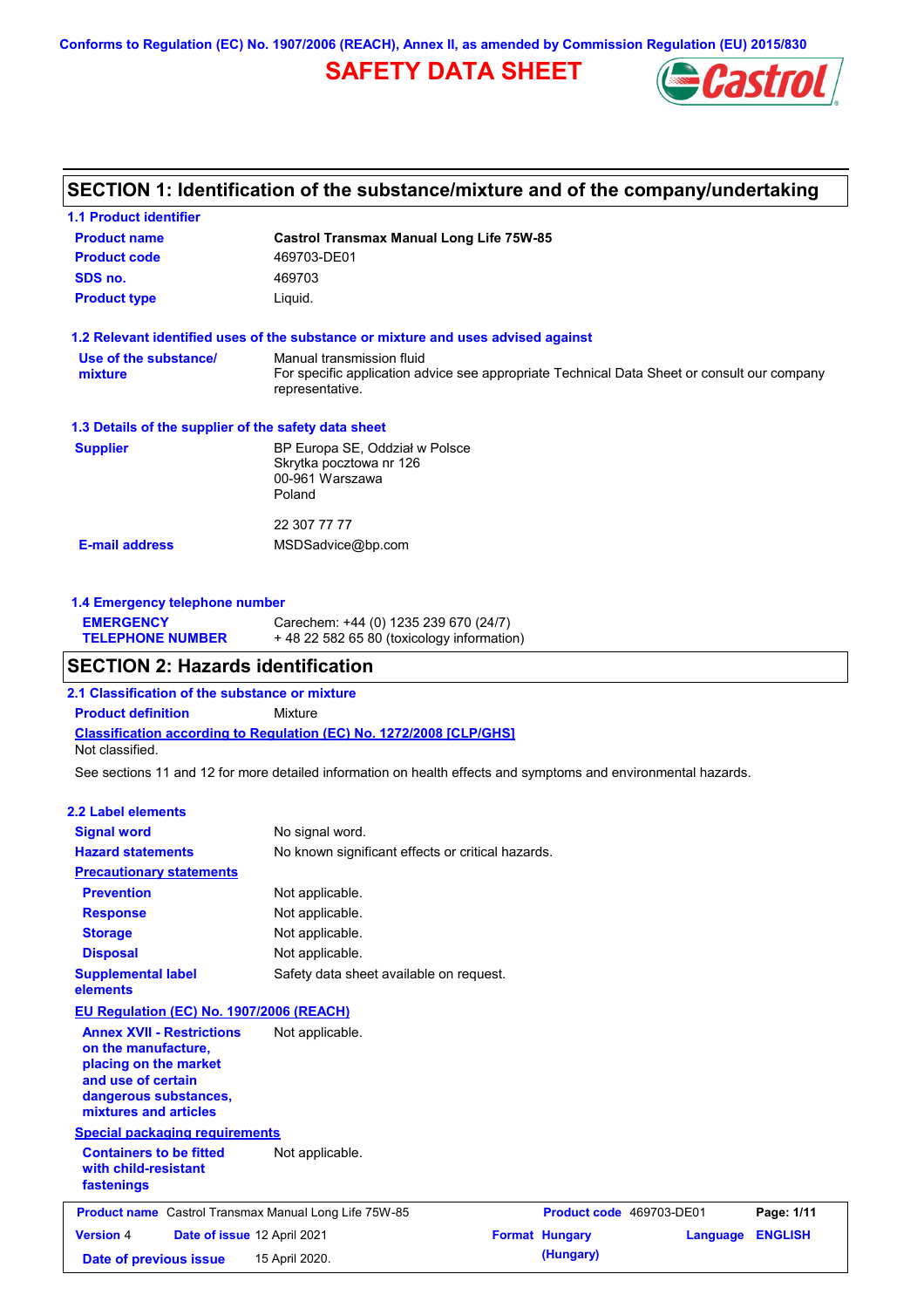### **SECTION 2: Hazards identification**

| <b>Tactile warning of danger</b>                                                                                         | Not applicable.                                                                                               |
|--------------------------------------------------------------------------------------------------------------------------|---------------------------------------------------------------------------------------------------------------|
| 2.3 Other hazards                                                                                                        |                                                                                                               |
| <b>Results of PBT and vPvB</b><br>assessment                                                                             | Product does not meet the criteria for PBT or vPvB according to Regulation (EC) No. 1907/2006,<br>Annex XIII. |
| <b>Product meets the criteria</b><br>for PBT or vPvB according<br>to Regulation (EC) No.<br><b>1907/2006, Annex XIII</b> | This mixture does not contain any substances that are assessed to be a PBT or a vPvB.                         |
| Other hazards which do<br>not result in classification                                                                   | Defatting to the skin.                                                                                        |

### **SECTION 3: Composition/information on ingredients**

## **3.2 Mixtures**

Mixture **Product definition**

Synthetic base stock. Proprietary performance additives.

| <b>Product/ingredient</b><br>name                             | <b>Identifiers</b>                                                                   | $\frac{9}{6}$ | <b>Regulation (EC) No.</b><br>1272/2008 [CLP] | <b>Type</b> |
|---------------------------------------------------------------|--------------------------------------------------------------------------------------|---------------|-----------------------------------------------|-------------|
| $\frac{1}{2}$ -Decene, homopolymer,<br>hydrogenated           | REACH #: 01-2119486452-34<br>$EC: 500-183-1$<br>CAS: 68037-01-4                      | ≥25 - ≤50     | Asp. Tox. 1, H304                             | $[1]$       |
| Dec-1-ene, trimers, hydrogenated                              | REACH #: 01-2119493949-12 ≥25 - ≤50<br>EC: 500-393-3<br>CAS: 157707-86-3             |               | Asp. Tox. 1, H304                             | $[1]$       |
| Dec-1-ene, dimers, hydrogenated                               | REACH #: 01-2119493069-28<br>$EC: 500-228-5$<br>CAS: 68649-11-6                      | ≥10 - ≤25     | Acute Tox. 4, H332<br>Asp. Tox. 1, H304       | $[1]$       |
| Distillates (petroleum), hydrotreated<br>heavy paraffinic     | REACH #: 01-2119484627-25<br>EC: 265-157-1<br>CAS: 64742-54-7<br>Index: 649-467-00-8 | ≤3            | Not classified.                               | $[2]$       |
| Distillates (petroleum), solvent-<br>dewaxed heavy paraffinic | REACH #: 01-2119471299-27<br>EC: 265-169-7<br>CAS: 64742-65-0<br>Index: 649-474-00-6 | ב≥            | Asp. Tox. 1, H304                             | [1] [2]     |

**See Section 16 for the full text of the H statements declared above.**

#### **Type**

[1] Substance classified with a health or environmental hazard

[2] Substance with a workplace exposure limit

[3] Substance meets the criteria for PBT according to Regulation (EC) No. 1907/2006, Annex XIII

[4] Substance meets the criteria for vPvB according to Regulation (EC) No. 1907/2006, Annex XIII

**Date of previous issue 15 April 2020. (Hungary)** (Hungary)

[5] Substance of equivalent concern

[6] Additional disclosure due to company policy

Occupational exposure limits, if available, are listed in Section 8.

### **SECTION 4: First aid measures**

| 4.1 Description of first aid measures                                                                                                                                                                                                                  |                                                                                                                                                                                                                                                               |                                                                                                                                                                                                                                        |                       |                          |          |                |
|--------------------------------------------------------------------------------------------------------------------------------------------------------------------------------------------------------------------------------------------------------|---------------------------------------------------------------------------------------------------------------------------------------------------------------------------------------------------------------------------------------------------------------|----------------------------------------------------------------------------------------------------------------------------------------------------------------------------------------------------------------------------------------|-----------------------|--------------------------|----------|----------------|
| In case of contact, immediately flush eyes with plenty of water for at least 15 minutes. Eyelids<br>Eye contact<br>should be held away from the eyeball to ensure thorough rinsing. Check for and remove any<br>contact lenses. Get medical attention. |                                                                                                                                                                                                                                                               |                                                                                                                                                                                                                                        |                       |                          |          |                |
| <b>Skin contact</b>                                                                                                                                                                                                                                    |                                                                                                                                                                                                                                                               | Wash skin thoroughly with soap and water or use recognised skin cleanser. Remove<br>contaminated clothing and shoes. Wash clothing before reuse. Clean shoes thoroughly before<br>reuse. Get medical attention if irritation develops. |                       |                          |          |                |
| <b>Inhalation</b>                                                                                                                                                                                                                                      | $\mathbf{F}$ inhaled, remove to fresh air. In case of inhalation of decomposition products in a fire,<br>symptoms may be delayed. The exposed person may need to be kept under medical<br>surveillance for 48 hours. Get medical attention if symptoms occur. |                                                                                                                                                                                                                                        |                       |                          |          |                |
| <b>Ingestion</b>                                                                                                                                                                                                                                       |                                                                                                                                                                                                                                                               | Do not induce vomiting unless directed to do so by medical personnel. Get medical attention if<br>symptoms occur.                                                                                                                      |                       |                          |          |                |
| <b>Protection of first-aiders</b>                                                                                                                                                                                                                      |                                                                                                                                                                                                                                                               | No action shall be taken involving any personal risk or without suitable training.                                                                                                                                                     |                       |                          |          |                |
|                                                                                                                                                                                                                                                        |                                                                                                                                                                                                                                                               | <b>Product name</b> Castrol Transmax Manual Long Life 75W-85                                                                                                                                                                           |                       | Product code 469703-DE01 |          | Page: 2/11     |
| <b>Version 4</b>                                                                                                                                                                                                                                       | Date of issue 12 April 2021                                                                                                                                                                                                                                   |                                                                                                                                                                                                                                        | <b>Format Hungary</b> |                          | Language | <b>ENGLISH</b> |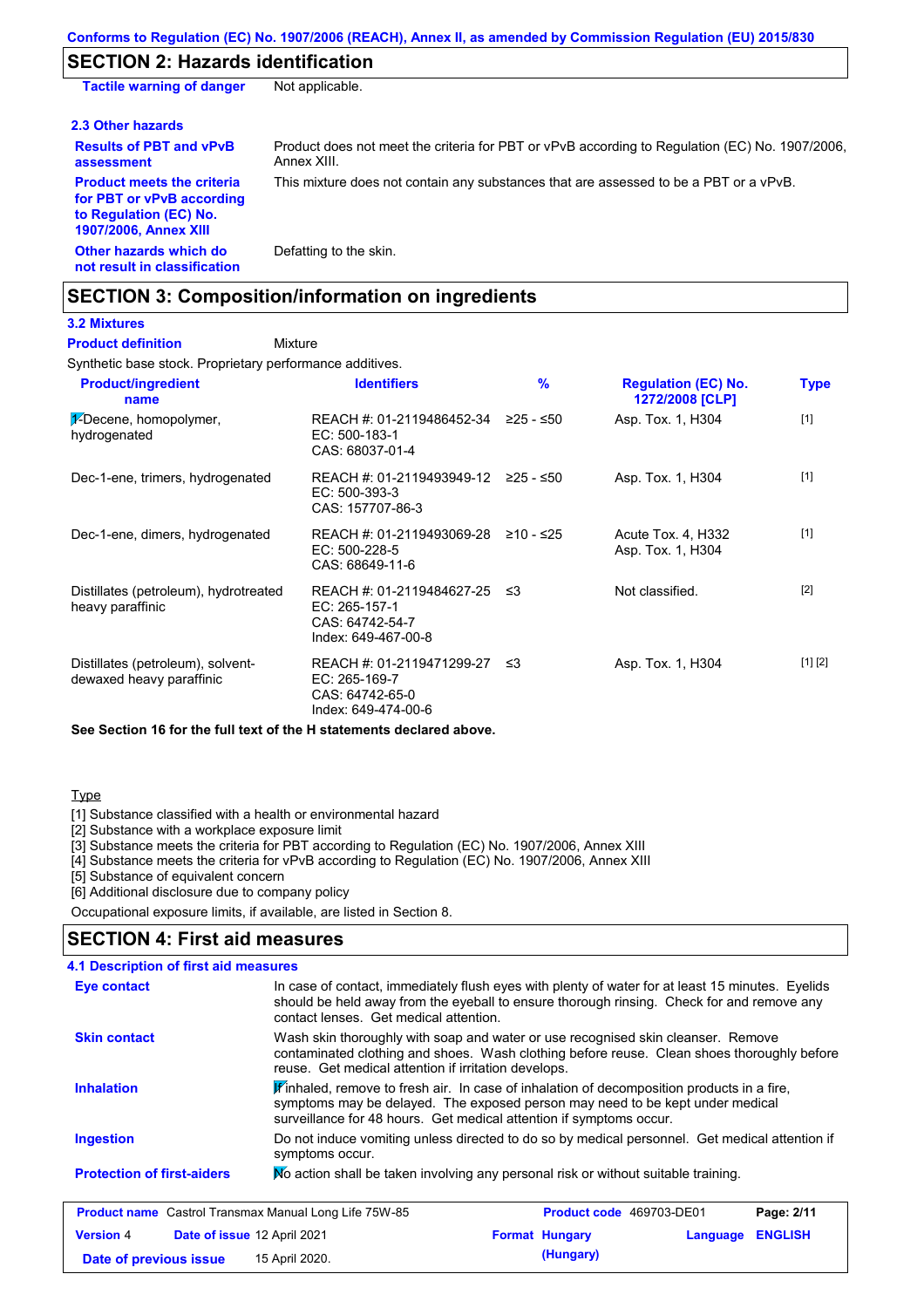### **SECTION 4: First aid measures**

#### **4.2 Most important symptoms and effects, both acute and delayed**

See Section 11 for more detailed information on health effects and symptoms.

| <b>Potential acute health effects</b> |                                                                                                                     |
|---------------------------------------|---------------------------------------------------------------------------------------------------------------------|
| <b>Inhalation</b>                     | Exposure to decomposition products may cause a health hazard. Serious effects may be<br>delayed following exposure. |
| <b>Ingestion</b>                      | No known significant effects or critical hazards.                                                                   |
| <b>Skin contact</b>                   | Defatting to the skin. May cause skin dryness and irritation.                                                       |
| Eye contact                           | No known significant effects or critical hazards.                                                                   |
|                                       | Delayed and immediate effects as well as chronic effects from short and long-term exposure                          |
| <b>Inhalation</b>                     | Overexposure to the inhalation of airborne droplets or aerosols may cause irritation of the<br>respiratory tract.   |
| <b>Ingestion</b>                      | Ingestion of large quantities may cause nausea and diarrhoea.                                                       |
| <b>Skin contact</b>                   | Prolonged or repeated contact can defat the skin and lead to irritation and/or dermatitis.                          |
| Eye contact                           | Potential risk of transient stinging or redness if accidental eye contact occurs.                                   |
|                                       |                                                                                                                     |

#### **4.3 Indication of any immediate medical attention and special treatment needed**

**Notes to physician Treatment should in general be symptomatic and directed to relieving any effects.** In case of inhalation of decomposition products in a fire, symptoms may be delayed. The exposed person may need to be kept under medical surveillance for 48 hours.

### **SECTION 5: Firefighting measures**

| 5.1 Extinguishing media                         |                                                                                                                                                                                                |
|-------------------------------------------------|------------------------------------------------------------------------------------------------------------------------------------------------------------------------------------------------|
| <b>Suitable extinguishing</b><br>media          | In case of fire, use foam, dry chemical or carbon dioxide extinguisher or spray.                                                                                                               |
| <b>Unsuitable extinguishing</b><br>media        | Do not use water jet. The use of a water jet may cause the fire to spread by splashing the<br>burning product.                                                                                 |
|                                                 | 5.2 Special hazards arising from the substance or mixture                                                                                                                                      |
| <b>Hazards from the</b><br>substance or mixture | In a fire or if heated, a pressure increase will occur and the container may burst.                                                                                                            |
| <b>Hazardous combustion</b>                     | Combustion products may include the following:                                                                                                                                                 |
| <b>products</b>                                 | carbon oxides (CO, CO <sub>2</sub> ) (carbon monoxide, carbon dioxide)<br>nitrogen oxides (NO, $NO2$ etc.)                                                                                     |
| <b>5.3 Advice for firefighters</b>              |                                                                                                                                                                                                |
| <b>Special precautions for</b><br>fire-fighters | No action shall be taken involving any personal risk or without suitable training. Promptly<br>isolate the scene by removing all persons from the vicinity of the incident if there is a fire. |

Fire-fighters should wear appropriate protective equipment and self-contained breathing apparatus (SCBA) with a full face-piece operated in positive pressure mode. Clothing for firefighters (including helmets, protective boots and gloves) conforming to European standard EN 469 will provide a basic level of protection for chemical incidents. **Special protective equipment for fire-fighters**

### **SECTION 6: Accidental release measures**

contractor.

| 6.1 Personal precautions, protective equipment and emergency procedures |                                                                                                                                                                                                                                                                                                                                     |  |  |  |
|-------------------------------------------------------------------------|-------------------------------------------------------------------------------------------------------------------------------------------------------------------------------------------------------------------------------------------------------------------------------------------------------------------------------------|--|--|--|
| For non-emergency<br>personnel                                          | No action shall be taken involving any personal risk or without suitable training. Evacuate<br>surrounding areas. Keep unnecessary and unprotected personnel from entering. Do not touch<br>or walk through spilt material. Floors may be slippery; use care to avoid falling. Put on<br>appropriate personal protective equipment. |  |  |  |
| For emergency responders                                                | K specialised clothing is required to deal with the spillage, take note of any information in<br>Section 8 on suitable and unsuitable materials. See also the information in "For non-<br>emergency personnel".                                                                                                                     |  |  |  |
| <b>6.2 Environmental</b><br>precautions                                 | Avoid dispersal of spilt material and runoff and contact with soil, waterways, drains and sewers.<br>Inform the relevant authorities if the product has caused environmental pollution (sewers,<br>waterways, soil or air).                                                                                                         |  |  |  |
| 6.3 Methods and material for containment and cleaning up                |                                                                                                                                                                                                                                                                                                                                     |  |  |  |
| <b>Small spill</b>                                                      | Stop leak if without risk. Move containers from spill area. Absorb with an inert material and<br>place in an appropriate waste disposal container. Dispose of via a licensed waste disposal                                                                                                                                         |  |  |  |

| <b>Product name</b> Castrol Transmax Manual Long Life 75W-85 | <b>Product code</b> 469703-DE01 | Page: 3/11                 |
|--------------------------------------------------------------|---------------------------------|----------------------------|
| Date of issue 12 April 2021<br><b>Version 4</b>              | <b>Format Hungary</b>           | <b>ENGLISH</b><br>Language |
| 15 April 2020.<br>Date of previous issue                     | (Hungary)                       |                            |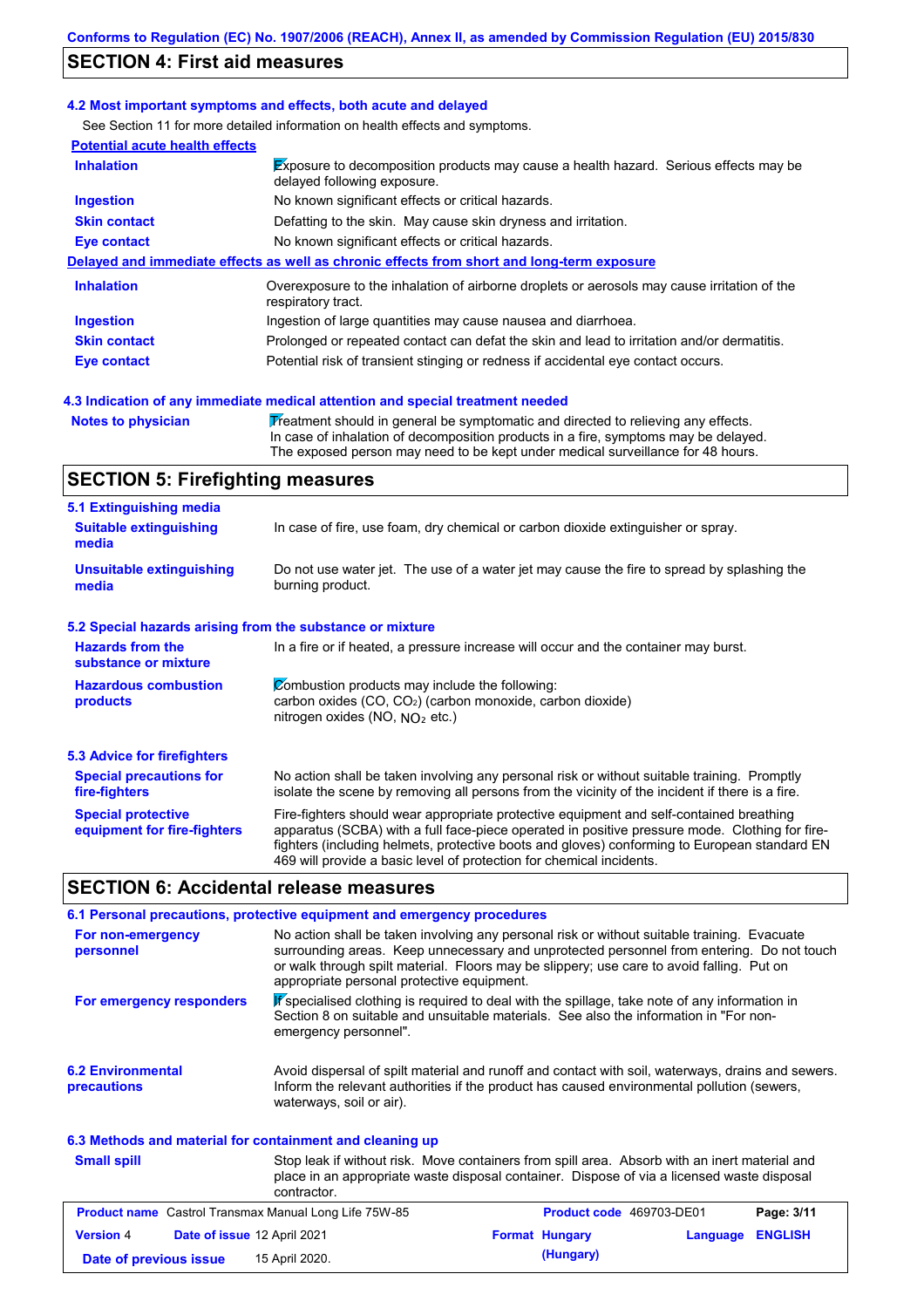### **SECTION 6: Accidental release measures**

| Large spill                               | Stop leak if without risk. Move containers from spill area. Prevent entry into sewers, water<br>courses, basements or confined areas. Contain and collect spillage with non-combustible,<br>absorbent material e.g. sand, earth, vermiculite or diatomaceous earth and place in container<br>for disposal according to local regulations. Dispose of via a licensed waste disposal contractor. |
|-------------------------------------------|------------------------------------------------------------------------------------------------------------------------------------------------------------------------------------------------------------------------------------------------------------------------------------------------------------------------------------------------------------------------------------------------|
| 6.4 Reference to other<br><b>sections</b> | See Section 1 for emergency contact information.<br>See Section 5 for firefighting measures.<br>See Section 8 for information on appropriate personal protective equipment.<br>See Section 12 for environmental precautions.<br>See Section 13 for additional waste treatment information.                                                                                                     |

### **SECTION 7: Handling and storage**

| 7.1 Precautions for safe handling                                                    |                                                                                                                                                                                                                                                                                                                                                                                                                                                                                          |
|--------------------------------------------------------------------------------------|------------------------------------------------------------------------------------------------------------------------------------------------------------------------------------------------------------------------------------------------------------------------------------------------------------------------------------------------------------------------------------------------------------------------------------------------------------------------------------------|
| <b>Protective measures</b>                                                           | Put on appropriate personal protective equipment.                                                                                                                                                                                                                                                                                                                                                                                                                                        |
| <b>Advice on general</b><br>occupational hygiene                                     | Eating, drinking and smoking should be prohibited in areas where this material is handled.<br>stored and processed. Wash thoroughly after handling. Remove contaminated clothing and<br>protective equipment before entering eating areas. See also Section 8 for additional<br>information on hygiene measures.                                                                                                                                                                         |
| <b>7.2 Conditions for safe</b><br>storage, including any<br><i>incompatibilities</i> | Store in accordance with local requlations. Store in a dry, cool and well-ventilated area, away<br>from incompatible materials (see Section 10). Keep away from heat and direct sunlight. Keep<br>container tightly closed and sealed until ready for use. Containers that have been opened must<br>be carefully resealed and kept upright to prevent leakage. Store and use only in equipment/<br>containers designed for use with this product. Do not store in unlabelled containers. |
| <b>Not suitable</b>                                                                  | Prolonged exposure to elevated temperature.                                                                                                                                                                                                                                                                                                                                                                                                                                              |
| 7.3 Specific end use(s)                                                              |                                                                                                                                                                                                                                                                                                                                                                                                                                                                                          |
| <b>Recommendations</b>                                                               | See section 1.2 and Exposure scenarios in annex, if applicable.                                                                                                                                                                                                                                                                                                                                                                                                                          |

### **SECTION 8: Exposure controls/personal protection**

#### **8.1 Control parameters**

**Occupational exposure limits**

**Product/ingredient name Exposure limit values Recommended monitoring procedures** If this product contains ingredients with exposure limits, personal, workplace atmosphere or biological monitoring may be required to determine the effectiveness of the ventilation or other control measures and/or the necessity to use respiratory protective equipment. Reference should be made to monitoring standards, such as the following: European Standard EN 689 (Workplace atmospheres - Guidance for the assessment of exposure by inhalation to chemical agents for comparison with limit values and measurement strategy) European Standard EN 14042 (Workplace atmospheres - Guide for the application and use of procedures for the assessment of exposure to chemical and biological agents) European Standard EN 482 (Workplace atmospheres - General requirements for the performance of procedures for the measurement of chemical agents) Reference to national guidance documents for methods for the determination of hazardous substances will also be required. Distillates (petroleum), hydrotreated heavy paraffinic **25/2000. (IX.30) Ministry of Health and Ministry of Social and Family Affairs Joint Decree (Hungary).** CEIL: 5 mg/m<sup>3</sup> Issued/Revised: 1/2002 Form: Mist Distillates (petroleum), solvent-dewaxed heavy paraffinic **25/2000. (IX.30) Ministry of Health and Ministry of Social and Family Affairs Joint Decree (Hungary).** CEIL: 5 mg/m<sup>3</sup> Issued/Revised: 1/2002 Form: Mist No DNELs/DMELs available. **Predicted No Effect Concentration** No PNECs available **Derived No Effect Level** Whilst specific OELs for certain components may be shown in this section, other components may be present in any mist, vapour or dust produced. Therefore, the specific OELs may not be applicable to the product as a whole and are provided for guidance only.

#### **8.2 Exposure controls**

| <b>Product name</b> Castrol Transmax Manual Long Life 75W-85 |  |                             | <b>Product code</b> 469703-DE01 |                  | Page: 4/11 |
|--------------------------------------------------------------|--|-----------------------------|---------------------------------|------------------|------------|
| <b>Version 4</b>                                             |  | Date of issue 12 April 2021 | <b>Format Hungary</b>           | Language ENGLISH |            |
| Date of previous issue                                       |  | 15 April 2020.              | (Hungary)                       |                  |            |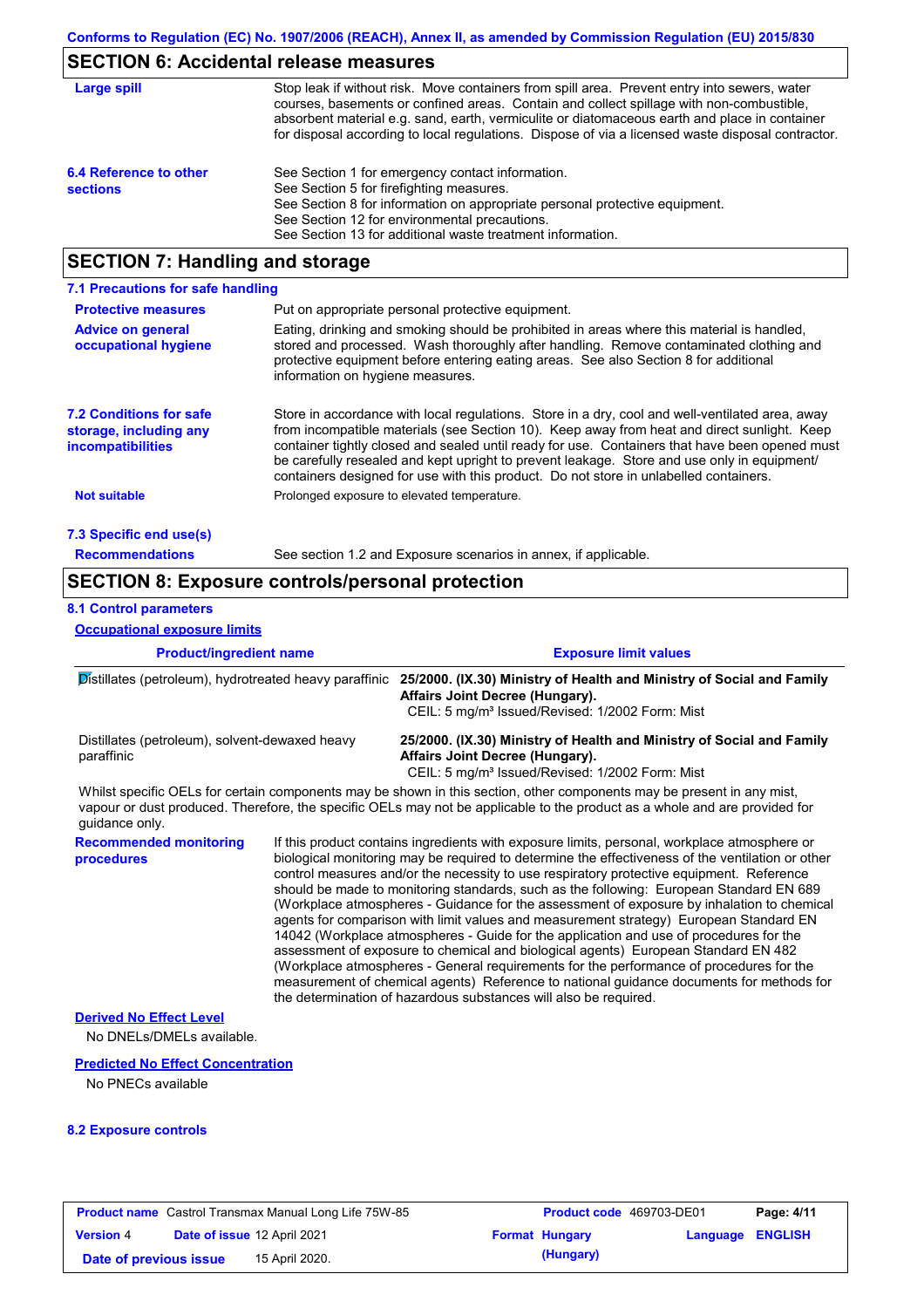# **SECTION 8: Exposure controls/personal protection**

| <b>Appropriate engineering</b><br><b>controls</b> | Provide exhaust ventilation or other engineering controls to keep the relevant airborne<br>concentrations below their respective occupational exposure limits.<br>All activities involving chemicals should be assessed for their risks to health, to ensure<br>exposures are adequately controlled. Personal protective equipment should only be considered<br>after other forms of control measures (e.g. engineering controls) have been suitably evaluated.<br>Personal protective equipment should conform to appropriate standards, be suitable for use, be<br>kept in good condition and properly maintained.<br>Your supplier of personal protective equipment should be consulted for advice on selection and<br>appropriate standards. For further information contact your national organisation for standards.<br>The final choice of protective equipment will depend upon a risk assessment. It is important to<br>ensure that all items of personal protective equipment are compatible. |  |  |
|---------------------------------------------------|---------------------------------------------------------------------------------------------------------------------------------------------------------------------------------------------------------------------------------------------------------------------------------------------------------------------------------------------------------------------------------------------------------------------------------------------------------------------------------------------------------------------------------------------------------------------------------------------------------------------------------------------------------------------------------------------------------------------------------------------------------------------------------------------------------------------------------------------------------------------------------------------------------------------------------------------------------------------------------------------------------|--|--|
| <b>Individual protection measures</b>             |                                                                                                                                                                                                                                                                                                                                                                                                                                                                                                                                                                                                                                                                                                                                                                                                                                                                                                                                                                                                         |  |  |
| <b>Hygiene measures</b>                           | Wash hands, forearms and face thoroughly after handling chemical products, before eating,<br>smoking and using the lavatory and at the end of the working period. Ensure that eyewash<br>stations and safety showers are close to the workstation location.                                                                                                                                                                                                                                                                                                                                                                                                                                                                                                                                                                                                                                                                                                                                             |  |  |
| <b>Respiratory protection</b>                     | In case of insufficient ventilation, wear suitable respiratory equipment.<br>The correct choice of respiratory protection depends upon the chemicals being handled, the<br>conditions of work and use, and the condition of the respiratory equipment. Safety procedures<br>should be developed for each intended application. Respiratory protection equipment should<br>therefore be chosen in consultation with the supplier/manufacturer and with a full assessment<br>of the working conditions.                                                                                                                                                                                                                                                                                                                                                                                                                                                                                                   |  |  |
| <b>Eye/face protection</b>                        | Safety glasses with side shields.                                                                                                                                                                                                                                                                                                                                                                                                                                                                                                                                                                                                                                                                                                                                                                                                                                                                                                                                                                       |  |  |
| <b>Skin protection</b>                            |                                                                                                                                                                                                                                                                                                                                                                                                                                                                                                                                                                                                                                                                                                                                                                                                                                                                                                                                                                                                         |  |  |
| <b>Hand protection</b>                            | <b>General Information:</b>                                                                                                                                                                                                                                                                                                                                                                                                                                                                                                                                                                                                                                                                                                                                                                                                                                                                                                                                                                             |  |  |
|                                                   | Because specific work environments and material handling practices vary, safety procedures<br>should be developed for each intended application. The correct choice of protective gloves<br>depends upon the chemicals being handled, and the conditions of work and use. Most gloves<br>provide protection for only a limited time before they must be discarded and replaced (even the<br>best chemically resistant gloves will break down after repeated chemical exposures).                                                                                                                                                                                                                                                                                                                                                                                                                                                                                                                        |  |  |
|                                                   | Gloves should be chosen in consultation with the supplier / manufacturer and taking account of<br>a full assessment of the working conditions.                                                                                                                                                                                                                                                                                                                                                                                                                                                                                                                                                                                                                                                                                                                                                                                                                                                          |  |  |
|                                                   | Recommended: Nitrile gloves.<br><b>Breakthrough time:</b>                                                                                                                                                                                                                                                                                                                                                                                                                                                                                                                                                                                                                                                                                                                                                                                                                                                                                                                                               |  |  |
|                                                   | Breakthrough time data are generated by glove manufacturers under laboratory test conditions<br>and represent how long a glove can be expected to provide effective permeation resistance. It<br>is important when following breakthrough time recommendations that actual workplace<br>conditions are taken into account. Always consult with your glove supplier for up-to-date<br>technical information on breakthrough times for the recommended glove type.<br>Our recommendations on the selection of gloves are as follows:                                                                                                                                                                                                                                                                                                                                                                                                                                                                      |  |  |
|                                                   | Continuous contact:                                                                                                                                                                                                                                                                                                                                                                                                                                                                                                                                                                                                                                                                                                                                                                                                                                                                                                                                                                                     |  |  |
|                                                   | Gloves with a minimum breakthrough time of 240 minutes, or >480 minutes if suitable gloves<br>can be obtained.<br>If suitable gloves are not available to offer that level of protection, gloves with shorter<br>breakthrough times may be acceptable as long as appropriate glove maintenance and<br>replacement regimes are determined and adhered to.                                                                                                                                                                                                                                                                                                                                                                                                                                                                                                                                                                                                                                                |  |  |
|                                                   | Short-term / splash protection:                                                                                                                                                                                                                                                                                                                                                                                                                                                                                                                                                                                                                                                                                                                                                                                                                                                                                                                                                                         |  |  |
|                                                   | Recommended breakthrough times as above.<br>It is recognised that for short-term, transient exposures, gloves with shorter breakthrough times<br>may commonly be used. Therefore, appropriate maintenance and replacement regimes must<br>be determined and rigorously followed.                                                                                                                                                                                                                                                                                                                                                                                                                                                                                                                                                                                                                                                                                                                        |  |  |
|                                                   | <b>Glove Thickness:</b>                                                                                                                                                                                                                                                                                                                                                                                                                                                                                                                                                                                                                                                                                                                                                                                                                                                                                                                                                                                 |  |  |
|                                                   | For general applications, we recommend gloves with a thickness typically greater than 0.35 mm.                                                                                                                                                                                                                                                                                                                                                                                                                                                                                                                                                                                                                                                                                                                                                                                                                                                                                                          |  |  |
|                                                   | It should be emphasised that glove thickness is not necessarily a good predictor of glove<br>resistance to a specific chemical, as the permeation efficiency of the glove will be dependent<br>on the exact composition of the glove material. Therefore, glove selection should also be based<br>on consideration of the task requirements and knowledge of breakthrough times.<br>Glove thickness may also vary depending on the glove manufacturer, the glove type and the<br>glove model. Therefore, the manufacturers' technical data should always be taken into account<br>to ensure selection of the most appropriate glove for the task.                                                                                                                                                                                                                                                                                                                                                       |  |  |

| <b>Product name</b> Castrol Transmax Manual Long Life 75W-85 |  |                                    | Product code 469703-DE01 | Page: 5/11            |                  |  |
|--------------------------------------------------------------|--|------------------------------------|--------------------------|-----------------------|------------------|--|
| <b>Version 4</b>                                             |  | <b>Date of issue 12 April 2021</b> |                          | <b>Format Hungary</b> | Language ENGLISH |  |
| Date of previous issue                                       |  | 15 April 2020.                     |                          | (Hungary)             |                  |  |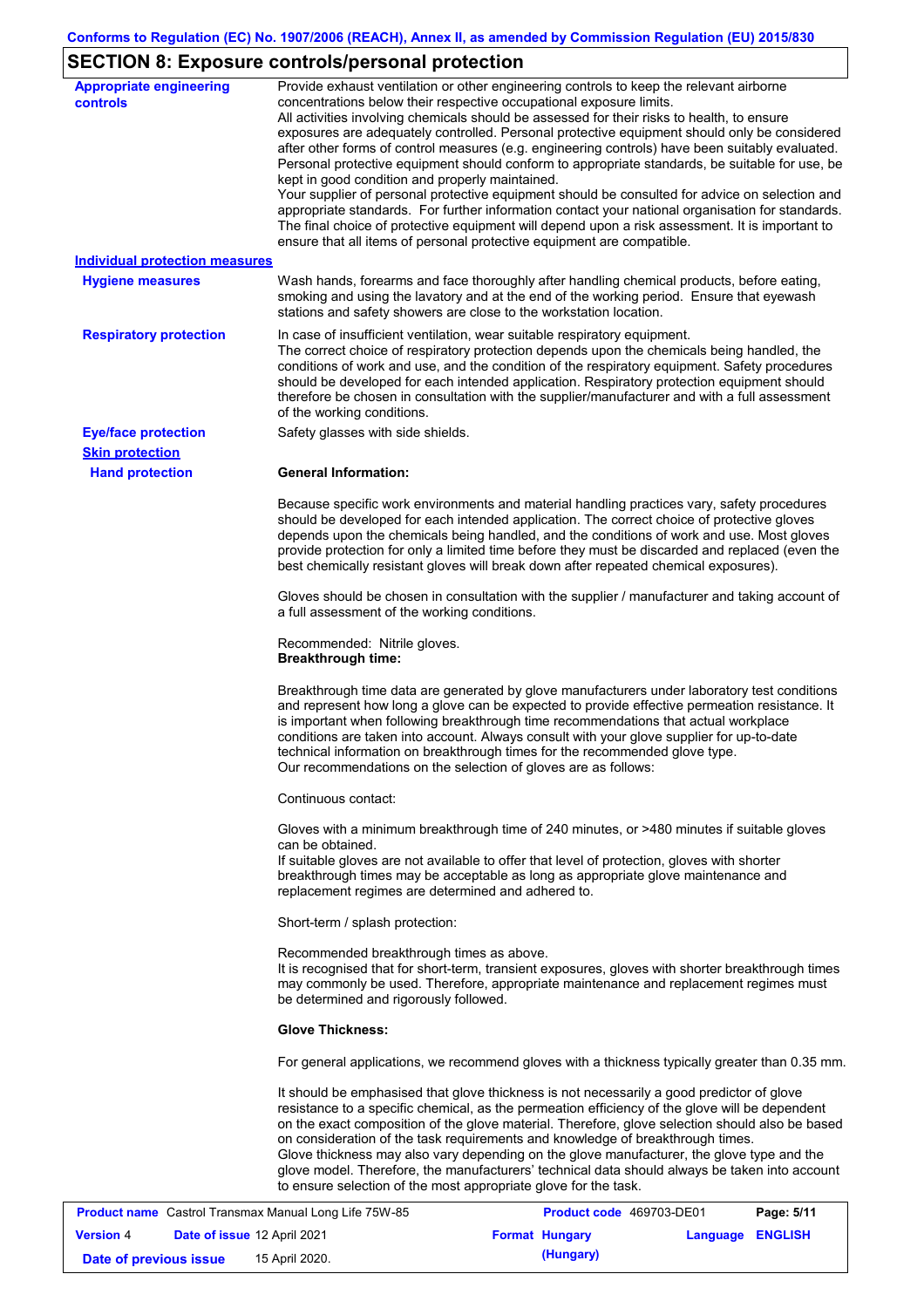# **SECTION 8: Exposure controls/personal protection**

|                                           | Note: Depending on the activity being conducted, gloves of varying thickness may be required<br>for specific tasks. For example:                                                                                                                                                                                                                                                                                                                                                                                                                                                                                                                                                      |
|-------------------------------------------|---------------------------------------------------------------------------------------------------------------------------------------------------------------------------------------------------------------------------------------------------------------------------------------------------------------------------------------------------------------------------------------------------------------------------------------------------------------------------------------------------------------------------------------------------------------------------------------------------------------------------------------------------------------------------------------|
|                                           | • Thinner gloves (down to 0.1 mm or less) may be required where a high degree of manual<br>dexterity is needed. However, these gloves are only likely to give short duration protection and<br>would normally be just for single use applications, then disposed of.                                                                                                                                                                                                                                                                                                                                                                                                                  |
|                                           | • Thicker gloves (up to 3 mm or more) may be required where there is a mechanical (as well<br>as a chemical) risk i.e. where there is abrasion or puncture potential.                                                                                                                                                                                                                                                                                                                                                                                                                                                                                                                 |
| <b>Skin and body</b>                      | Use of protective clothing is good industrial practice.<br>Personal protective equipment for the body should be selected based on the task being<br>performed and the risks involved and should be approved by a specialist before handling this<br>product.<br>Cotton or polyester/cotton overalls will only provide protection against light superficial<br>contamination that will not soak through to the skin. Overalls should be laundered on a regular<br>basis. When the risk of skin exposure is high (e.g. when cleaning up spillages or if there is a<br>risk of splashing) then chemical resistant aprons and/or impervious chemical suits and boots<br>will be required. |
| <b>Refer to standards:</b>                | Respiratory protection: EN 529<br>Gloves: EN 420, EN 374<br>Eye protection: EN 166<br>Filtering half-mask: EN 149<br>Filtering half-mask with valve: EN 405<br>Half-mask: EN 140 plus filter<br>Full-face mask: EN 136 plus filter<br>Particulate filters: EN 143<br>Gas/combined filters: EN 14387                                                                                                                                                                                                                                                                                                                                                                                   |
| <b>Environmental exposure</b><br>controls | Emissions from ventilation or work process equipment should be checked to ensure they<br>comply with the requirements of environmental protection legislation. In some cases, fume<br>scrubbers, filters or engineering modifications to the process equipment will be necessary to<br>reduce emissions to acceptable levels.                                                                                                                                                                                                                                                                                                                                                         |

## **SECTION 9: Physical and chemical properties**

| 9.1 Information on basic physical and chemical properties |                                                                                                                                       |                       |                          |                |
|-----------------------------------------------------------|---------------------------------------------------------------------------------------------------------------------------------------|-----------------------|--------------------------|----------------|
| <b>Appearance</b>                                         |                                                                                                                                       |                       |                          |                |
| <b>Physical state</b>                                     | Liquid.                                                                                                                               |                       |                          |                |
| <b>Colour</b>                                             | Brown.                                                                                                                                |                       |                          |                |
| <b>Odour</b>                                              | Not available.                                                                                                                        |                       |                          |                |
| <b>Odour threshold</b>                                    | Not available.                                                                                                                        |                       |                          |                |
| pH                                                        | Mot applicable.                                                                                                                       |                       |                          |                |
| <b>Melting point/freezing point</b>                       | Not available.                                                                                                                        |                       |                          |                |
| Initial boiling point and boiling<br>range                | Not available.                                                                                                                        |                       |                          |                |
| <b>Pour point</b>                                         | $-60 °C$                                                                                                                              |                       |                          |                |
| <b>Flash point</b>                                        | Open cup: >200°C (>392°F) [Cleveland.]                                                                                                |                       |                          |                |
| <b>Evaporation rate</b>                                   | Not available.                                                                                                                        |                       |                          |                |
| <b>Flammability (solid, gas)</b>                          | Not available.                                                                                                                        |                       |                          |                |
| <b>Upper/lower flammability or</b><br>explosive limits    | Not available.                                                                                                                        |                       |                          |                |
| <b>Vapour pressure</b>                                    | Not available.                                                                                                                        |                       |                          |                |
| <b>Vapour density</b>                                     | Not available.                                                                                                                        |                       |                          |                |
| <b>Relative density</b>                                   | Not available.                                                                                                                        |                       |                          |                |
| <b>Density</b>                                            | <1000 kg/m <sup>3</sup> (<1 g/cm <sup>3</sup> ) at 15°C                                                                               |                       |                          |                |
| <b>Solubility(ies)</b>                                    | insoluble in water.                                                                                                                   |                       |                          |                |
| <b>Partition coefficient: n-octanol/</b><br>water         | >3                                                                                                                                    |                       |                          |                |
| <b>Auto-ignition temperature</b>                          | Not available.                                                                                                                        |                       |                          |                |
| <b>Decomposition temperature</b>                          | Not available.                                                                                                                        |                       |                          |                |
| <b>Viscosity</b>                                          | Kinematic: 64.6 mm <sup>2</sup> /s (64.6 cSt) at $40^{\circ}$ C<br>Kinematic: 11.5 to 12 mm <sup>2</sup> /s (11.5 to 12 cSt) at 100°C |                       |                          |                |
| Product name Castrol Transmax Manual Long Life 75W-85     |                                                                                                                                       |                       | Product code 469703-DE01 | Page: 6/11     |
| <b>Version 4</b><br>Date of issue 12 April 2021           |                                                                                                                                       | <b>Format Hungary</b> | Language                 | <b>ENGLISH</b> |
| Date of previous issue                                    | 15 April 2020.                                                                                                                        | (Hungary)             |                          |                |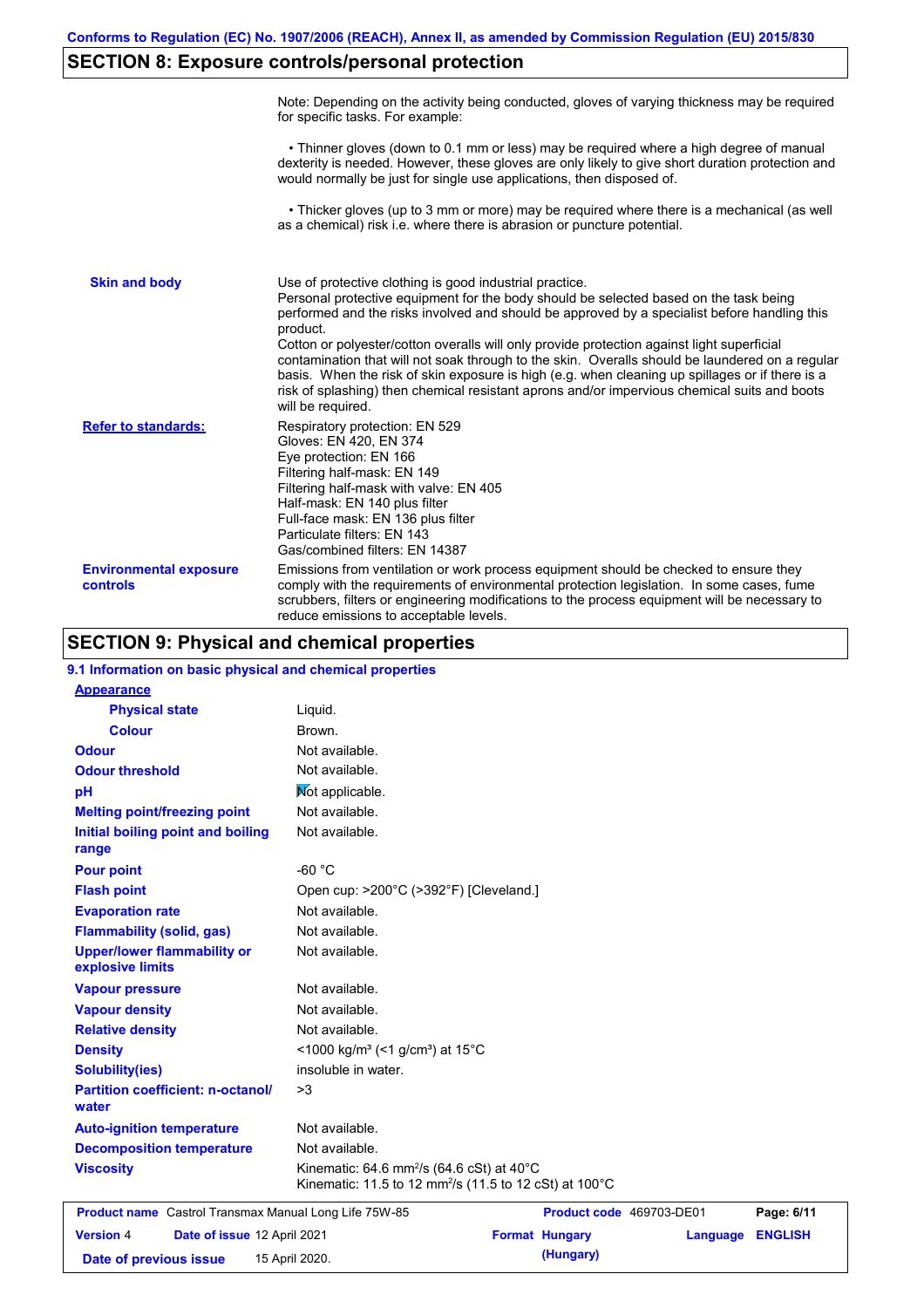# **SECTION 9: Physical and chemical properties**

| <b>Explosive properties</b> | Not available. |
|-----------------------------|----------------|
| <b>Oxidising properties</b> | Not available. |

#### **9.2 Other information**

No additional information.

| <b>SECTION 10: Stability and reactivity</b>       |                                                                                                                                                                         |  |  |
|---------------------------------------------------|-------------------------------------------------------------------------------------------------------------------------------------------------------------------------|--|--|
| <b>10.1 Reactivity</b>                            | No specific test data available for this product. Refer to Conditions to avoid and Incompatible<br>materials for additional information.                                |  |  |
| <b>10.2 Chemical stability</b>                    | The product is stable.                                                                                                                                                  |  |  |
| <b>10.3 Possibility of</b><br>hazardous reactions | Under normal conditions of storage and use, hazardous reactions will not occur.<br>Under normal conditions of storage and use, hazardous polymerisation will not occur. |  |  |
| <b>10.4 Conditions to avoid</b>                   | Avoid all possible sources of ignition (spark or flame).                                                                                                                |  |  |
| 10.5 Incompatible materials                       | Reactive or incompatible with the following materials: oxidising materials.                                                                                             |  |  |
| <b>10.6 Hazardous</b><br>decomposition products   | Under normal conditions of storage and use, hazardous decomposition products should not be<br>produced.                                                                 |  |  |

## **SECTION 11: Toxicological information**

### **11.1 Information on toxicological effects**

#### **Acute toxicity estimates**

| <b>Product/ingredient name</b>                                                             |                                                                                                                             | Oral (mg/<br>kg) | <b>Dermal</b><br>(mg/kg) | <b>Inhalation</b><br>(gases)<br>(ppm) | <b>Inhalation</b><br>(vapours)<br>(mg/l) | <b>Inhalation</b><br>(dusts<br>and mists)<br>(mg/l) |
|--------------------------------------------------------------------------------------------|-----------------------------------------------------------------------------------------------------------------------------|------------------|--------------------------|---------------------------------------|------------------------------------------|-----------------------------------------------------|
| <b>Zastrol Transmax Manual Long Life 75W-85</b><br>(Neuhof) Parent                         |                                                                                                                             | N/A              | N/A                      | N/A                                   | N/A                                      | 15.1                                                |
| Dec-1-ene, dimers, hydrogenated                                                            |                                                                                                                             | N/A              | N/A                      | N/A                                   | N/A                                      | 1.5                                                 |
| <b>Information on likely</b><br>routes of exposure                                         | Routes of entry anticipated: Dermal, Inhalation.                                                                            |                  |                          |                                       |                                          |                                                     |
| <b>Potential acute health effects</b>                                                      |                                                                                                                             |                  |                          |                                       |                                          |                                                     |
| <b>Inhalation</b>                                                                          | Exposure to decomposition products may cause a health hazard. Serious effects may be<br>delayed following exposure.         |                  |                          |                                       |                                          |                                                     |
| <b>Ingestion</b>                                                                           | No known significant effects or critical hazards.                                                                           |                  |                          |                                       |                                          |                                                     |
| <b>Skin contact</b>                                                                        | Defatting to the skin. May cause skin dryness and irritation.                                                               |                  |                          |                                       |                                          |                                                     |
| Eye contact                                                                                | No known significant effects or critical hazards.                                                                           |                  |                          |                                       |                                          |                                                     |
| Symptoms related to the physical, chemical and toxicological characteristics               |                                                                                                                             |                  |                          |                                       |                                          |                                                     |
| <b>Inhalation</b>                                                                          | May be harmful by inhalation if exposure to vapour, mists or fumes resulting from thermal<br>decomposition products occurs. |                  |                          |                                       |                                          |                                                     |
| <b>Ingestion</b>                                                                           | No specific data.                                                                                                           |                  |                          |                                       |                                          |                                                     |
| <b>Skin contact</b>                                                                        | Adverse symptoms may include the following:<br>irritation<br>dryness<br>cracking                                            |                  |                          |                                       |                                          |                                                     |
| <b>Eye contact</b>                                                                         | No specific data.                                                                                                           |                  |                          |                                       |                                          |                                                     |
| Delayed and immediate effects as well as chronic effects from short and long-term exposure |                                                                                                                             |                  |                          |                                       |                                          |                                                     |
| <b>Inhalation</b>                                                                          | Overexposure to the inhalation of airborne droplets or aerosols may cause irritation of the<br>respiratory tract.           |                  |                          |                                       |                                          |                                                     |
| <b>Ingestion</b>                                                                           | Ingestion of large quantities may cause nausea and diarrhoea.                                                               |                  |                          |                                       |                                          |                                                     |
| <b>Skin contact</b>                                                                        | Prolonged or repeated contact can defat the skin and lead to irritation and/or dermatitis.                                  |                  |                          |                                       |                                          |                                                     |
| <b>Eye contact</b>                                                                         | Potential risk of transient stinging or redness if accidental eye contact occurs.                                           |                  |                          |                                       |                                          |                                                     |
| <b>Potential chronic health effects</b>                                                    |                                                                                                                             |                  |                          |                                       |                                          |                                                     |
| General                                                                                    | No known significant effects or critical hazards.                                                                           |                  |                          |                                       |                                          |                                                     |
| <b>Carcinogenicity</b><br>No known significant effects or critical hazards.                |                                                                                                                             |                  |                          |                                       |                                          |                                                     |
| <b>Mutagenicity</b>                                                                        | No known significant effects or critical hazards.                                                                           |                  |                          |                                       |                                          |                                                     |
| Product name Castrol Transmax Manual Long Life 75W-85                                      |                                                                                                                             |                  |                          | Product code 469703-DE01              |                                          | Page: 7/11                                          |
| <b>Version 4</b>                                                                           | Date of issue 12 April 2021                                                                                                 |                  | <b>Format Hungary</b>    |                                       |                                          | <b>ENGLISH</b><br>Language                          |
|                                                                                            |                                                                                                                             |                  |                          |                                       |                                          |                                                     |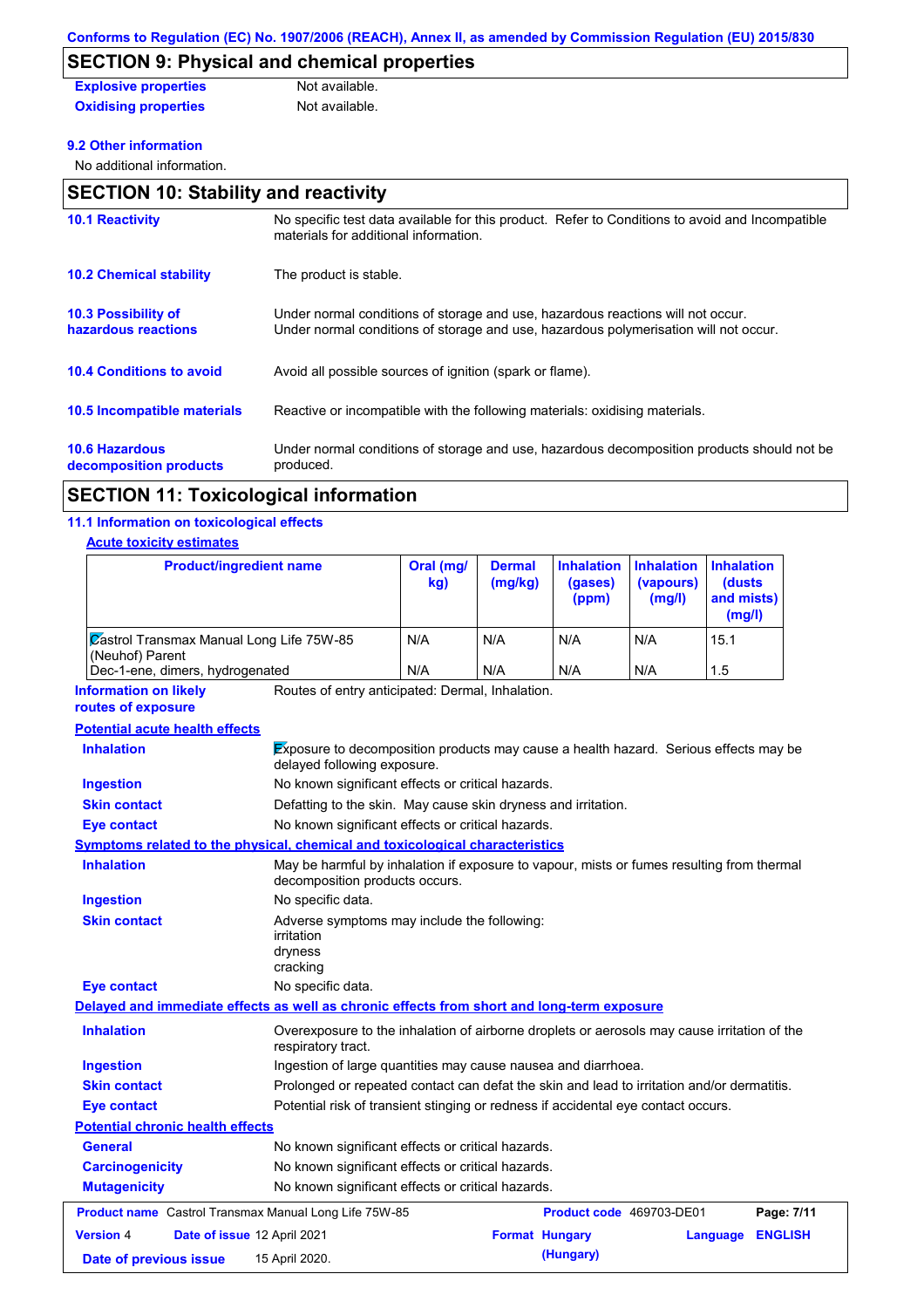### **SECTION 11: Toxicological information**

**Developmental effects** No known significant effects or critical hazards.

**Fertility effects** No known significant effects or critical hazards.

### **SECTION 12: Ecological information**

#### **12.1 Toxicity**

**Environmental hazards** Not classified as dangerous

#### **12.2 Persistence and degradability**

Not expected to be rapidly degradable.

#### **12.3 Bioaccumulative potential**

This product is not expected to bioaccumulate through food chains in the environment.

| <b>12.4 Mobility in soil</b>                                  |                                                                      |
|---------------------------------------------------------------|----------------------------------------------------------------------|
| <b>Soil/water partition</b><br>coefficient (K <sub>oc</sub> ) | Not available.                                                       |
| <b>Mobility</b>                                               | Spillages may penetrate the soil causing ground water contamination. |

#### **12.5 Results of PBT and vPvB assessment**

Product does not meet the criteria for PBT or vPvB according to Regulation (EC) No. 1907/2006, Annex XIII.

| <b>SECTION 13: Disposal considerations</b> |                                                                                                                           |  |  |  |
|--------------------------------------------|---------------------------------------------------------------------------------------------------------------------------|--|--|--|
| <b>Other ecological information</b>        | Spills may form a film on water surfaces causing physical damage to organisms. Oxygen<br>transfer could also be impaired. |  |  |  |
| 12.6 Other adverse effects                 |                                                                                                                           |  |  |  |

#### **13.1 Waste treatment methods**

#### **Product**

**Methods of disposal**

Where possible, arrange for product to be recycled. Dispose of via an authorised person/ licensed waste disposal contractor in accordance with local regulations.

### **Hazardous waste** Yes.

|  | European waste catalogue (EWC) |  |  |
|--|--------------------------------|--|--|
|  |                                |  |  |

| Waste code | <b>Waste designation</b>                |  |  |
|------------|-----------------------------------------|--|--|
| $130208*$  | other engine, gear and lubricating oils |  |  |

However, deviation from the intended use and/or the presence of any potential contaminants may require an alternative waste disposal code to be assigned by the end user.

| <b>Packaging</b>           |                                                                                                                                                                                                                                         |
|----------------------------|-----------------------------------------------------------------------------------------------------------------------------------------------------------------------------------------------------------------------------------------|
| <b>Methods of disposal</b> | Where possible, arrange for product to be recycled. Dispose of via an authorised person/<br>licensed waste disposal contractor in accordance with local regulations.                                                                    |
| <b>Special precautions</b> | This material and its container must be disposed of in a safe way. Empty containers or liners<br>may retain some product residues. Avoid dispersal of spilt material and runoff and contact with<br>soil, waterways, drains and sewers. |
| <b>References</b>          | Commission 2014/955/EU<br>Directive 2008/98/EC                                                                                                                                                                                          |

### **SECTION 14: Transport information**

|                                            | <b>ADR/RID</b>                                               | <b>ADN</b>     | <b>IMDG</b>                        | <b>IATA</b>                       |
|--------------------------------------------|--------------------------------------------------------------|----------------|------------------------------------|-----------------------------------|
| 14.1 UN number                             | Not regulated.                                               | Not regulated. | Not regulated.                     | Not regulated.                    |
| 14.2 UN proper<br>shipping name            |                                                              |                |                                    |                                   |
| <b>14.3 Transport</b><br>hazard class(es)  |                                                              |                | $\overline{\phantom{0}}$           |                                   |
| 14.4 Packing<br>group                      |                                                              | $\overline{a}$ |                                    |                                   |
|                                            | <b>Product name</b> Castrol Transmax Manual Long Life 75W-85 |                | Product code 469703-DE01           | Page: 8/11                        |
| <b>Version 4</b><br>Date of previous issue | Date of issue 12 April 2021<br>15 April 2020.                |                | <b>Format Hungary</b><br>(Hungary) | <b>ENGLISH</b><br><b>Language</b> |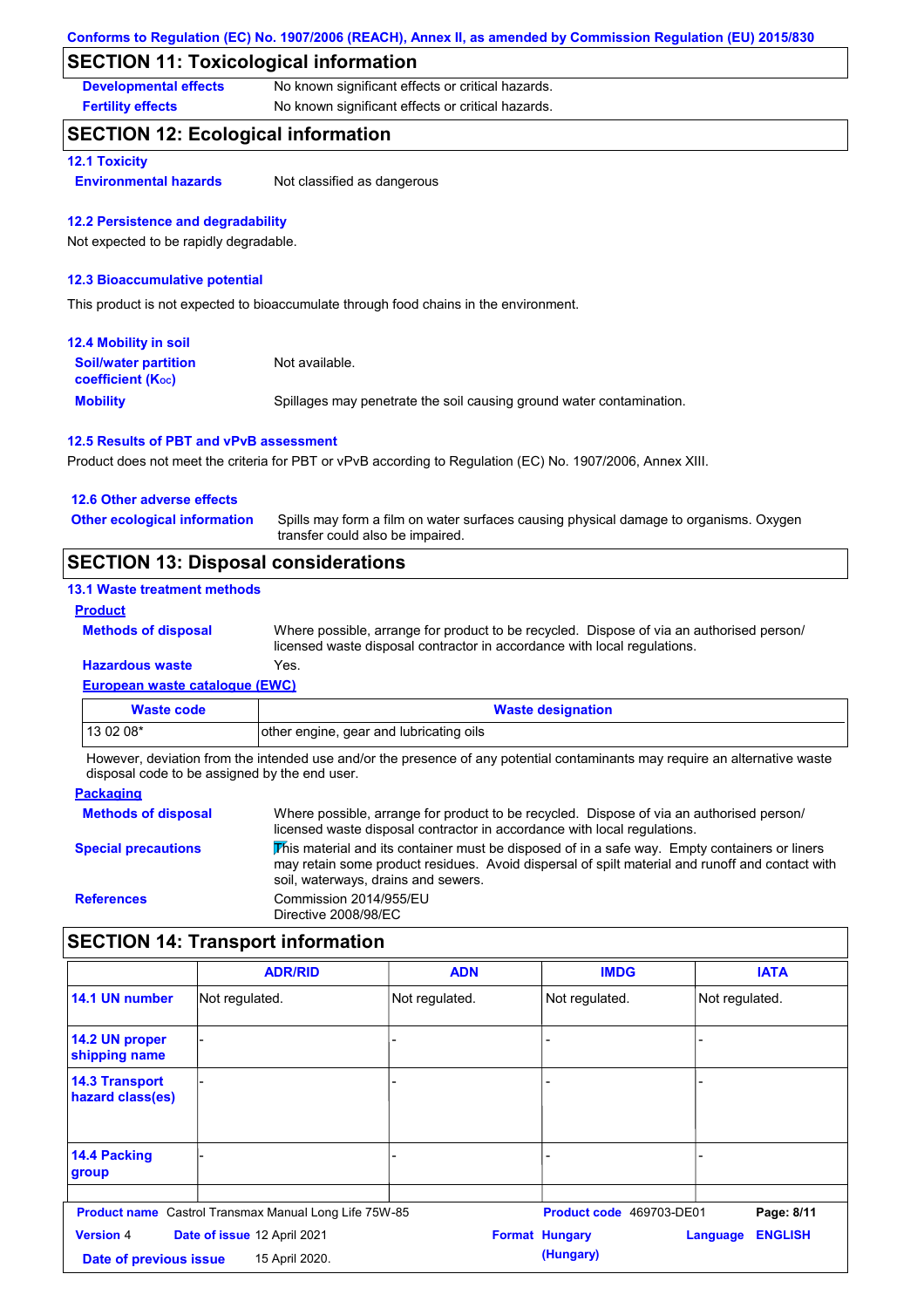#### **Conforms to Regulation (EC) No. 1907/2006 (REACH), Annex II, as amended by Commission Regulation (EU) 2015/830**

### **SECTION 14: Transport information**

| 14.5<br><b>Environmental</b><br>hazards | INo. | No. | INo. | No. |  |
|-----------------------------------------|------|-----|------|-----|--|
| <b>Additional</b><br>information        |      |     |      |     |  |

**14.6 Special precautions for user** Not available.

#### **14.7 Transport in bulk according to IMO instruments** Not available.

### **SECTION 15: Regulatory information**

**15.1 Safety, health and environmental regulations/legislation specific for the substance or mixture EU Regulation (EC) No. 1907/2006 (REACH)**

#### **Annex XIV - List of substances subject to authorisation**

### **Annex XIV**

None of the components are listed.

**Substances of very high concern**

None of the components are listed.

#### **EU Regulation (EC) No. 1907/2006 (REACH)**

| <b>Annex XVII - Restrictions</b><br>on the manufacture,<br>placing on the market<br>and use of certain<br>dangerous substances,<br>mixtures and articles | Not applicable.                                                                                                                                                                                          |
|----------------------------------------------------------------------------------------------------------------------------------------------------------|----------------------------------------------------------------------------------------------------------------------------------------------------------------------------------------------------------|
| <b>Other regulations</b>                                                                                                                                 |                                                                                                                                                                                                          |
| <b>REACH Status</b>                                                                                                                                      | The company, as identified in Section 1, sells this product in the EU in compliance with the<br>current requirements of REACH.                                                                           |
| <b>United States inventory</b><br>(TSCA 8b)                                                                                                              | All components are active or exempted.                                                                                                                                                                   |
| <b>Australia inventory (AICS)</b>                                                                                                                        | All components are listed or exempted.                                                                                                                                                                   |
| <b>Canada inventory</b>                                                                                                                                  | All components are listed or exempted.                                                                                                                                                                   |
| <b>China inventory (IECSC)</b>                                                                                                                           | All components are listed or exempted.                                                                                                                                                                   |
| <b>Japan inventory (ENCS)</b>                                                                                                                            | At least one component is not listed.                                                                                                                                                                    |
| <b>Korea inventory (KECI)</b>                                                                                                                            | All components are listed or exempted.                                                                                                                                                                   |
| <b>Philippines inventory</b><br>(PICCS)                                                                                                                  | All components are listed or exempted.                                                                                                                                                                   |
| <b>Taiwan Chemical</b><br><b>Substances Inventory</b><br>(TCSI)                                                                                          | All components are listed or exempted.                                                                                                                                                                   |
| Ozone depleting substances (1005/2009/EU)                                                                                                                |                                                                                                                                                                                                          |
| Not listed.                                                                                                                                              |                                                                                                                                                                                                          |
| Prior Informed Consent (PIC) (649/2012/EU)<br>Not listed.                                                                                                |                                                                                                                                                                                                          |
| <b>EU - Water framework directive - Priority substances</b>                                                                                              |                                                                                                                                                                                                          |
| None of the components are listed.                                                                                                                       |                                                                                                                                                                                                          |
| <b>Seveso Directive</b>                                                                                                                                  |                                                                                                                                                                                                          |
| This product is not controlled under the Seveso Directive.                                                                                               |                                                                                                                                                                                                          |
| <b>References</b>                                                                                                                                        | Act No. XXV of 2000 on chemical safety<br>Decree No. 25/2000 (IX.30.) EüM of the Ministry of Health on chemical safety at work plus<br>amendments                                                        |
|                                                                                                                                                          | Decree No. 44/2000 (XII.27.) EüM of the Ministry of Health on detailed arrangements for certain<br>procedures, activities relating to dangerous substances and dangerous preparations plus<br>amendments |
|                                                                                                                                                          | 38/2009 (VII.7) The International Carriage of Dangerous Goods by the European Agreement<br>(ADR) "A" and "B" on the application of national annex plus amendments                                        |

| <b>Product name</b> Castrol Transmax Manual Long Life 75W-85 |                                    | <b>Product code</b> 469703-DE01 |  | Page: 9/11            |                  |  |
|--------------------------------------------------------------|------------------------------------|---------------------------------|--|-----------------------|------------------|--|
| <b>Version 4</b>                                             | <b>Date of issue 12 April 2021</b> |                                 |  | <b>Format Hungary</b> | Language ENGLISH |  |
| Date of previous issue                                       |                                    | 15 April 2020.                  |  | (Hungary)             |                  |  |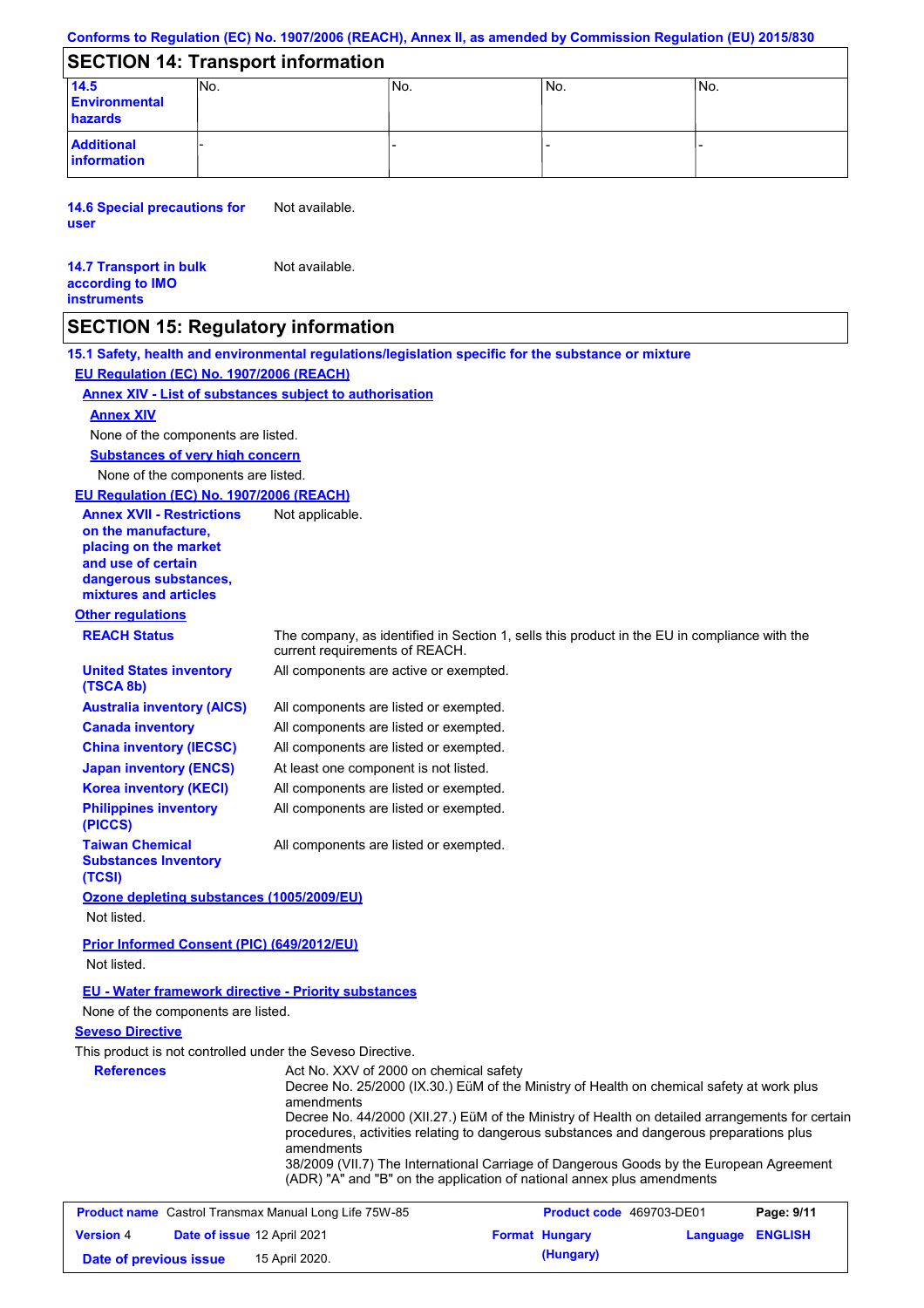# **SECTION 15: Regulatory information**

| <b>15.2 Chemical safety</b> | A Chemical Safety Assessment has been carried out for one or more of the substances within  |
|-----------------------------|---------------------------------------------------------------------------------------------|
| assessment                  | this mixture. A Chemical Safety Assessment has not been carried out for the mixture itself. |

# **SECTION 16: Other information**

| <b>Abbreviations and acronyms</b> | ADN = European Provisions concerning the International Carriage of Dangerous Goods by<br>Inland Waterway                                                       |
|-----------------------------------|----------------------------------------------------------------------------------------------------------------------------------------------------------------|
|                                   | ADR = The European Agreement concerning the International Carriage of Dangerous Goods by                                                                       |
|                                   | Road                                                                                                                                                           |
|                                   | $ATE = Acute Toxicity Estimate$                                                                                                                                |
|                                   | <b>BCF</b> = Bioconcentration Factor                                                                                                                           |
|                                   | CAS = Chemical Abstracts Service                                                                                                                               |
|                                   | CLP = Classification, Labelling and Packaging Regulation [Regulation (EC) No. 1272/2008]                                                                       |
|                                   | CSA = Chemical Safety Assessment                                                                                                                               |
|                                   | CSR = Chemical Safety Report                                                                                                                                   |
|                                   | DMEL = Derived Minimal Effect Level                                                                                                                            |
|                                   | DNEL = Derived No Effect Level                                                                                                                                 |
|                                   | EINECS = European Inventory of Existing Commercial chemical Substances                                                                                         |
|                                   | ES = Exposure Scenario                                                                                                                                         |
|                                   | EUH statement = CLP-specific Hazard statement                                                                                                                  |
|                                   | EWC = European Waste Catalogue                                                                                                                                 |
|                                   | GHS = Globally Harmonized System of Classification and Labelling of Chemicals                                                                                  |
|                                   | IATA = International Air Transport Association                                                                                                                 |
|                                   | IBC = Intermediate Bulk Container                                                                                                                              |
|                                   | IMDG = International Maritime Dangerous Goods                                                                                                                  |
|                                   | LogPow = logarithm of the octanol/water partition coefficient                                                                                                  |
|                                   | MARPOL = International Convention for the Prevention of Pollution From Ships, 1973 as                                                                          |
|                                   | modified by the Protocol of 1978. ("Marpol" = marine pollution)                                                                                                |
|                                   | OECD = Organisation for Economic Co-operation and Development                                                                                                  |
|                                   | PBT = Persistent, Bioaccumulative and Toxic                                                                                                                    |
|                                   | <b>PNEC = Predicted No Effect Concentration</b>                                                                                                                |
|                                   | REACH = Registration, Evaluation, Authorisation and Restriction of Chemicals Regulation                                                                        |
|                                   | [Regulation (EC) No. 1907/2006]                                                                                                                                |
|                                   | RID = The Regulations concerning the International Carriage of Dangerous Goods by Rail                                                                         |
|                                   | RRN = REACH Registration Number                                                                                                                                |
|                                   | SADT = Self-Accelerating Decomposition Temperature                                                                                                             |
|                                   | SVHC = Substances of Very High Concern                                                                                                                         |
|                                   | STOT-RE = Specific Target Organ Toxicity - Repeated Exposure                                                                                                   |
|                                   | STOT-SE = Specific Target Organ Toxicity - Single Exposure                                                                                                     |
|                                   | TWA = Time weighted average                                                                                                                                    |
|                                   | $UN = United Nations$                                                                                                                                          |
|                                   | $UVCB = Complex\;hydrocarbon\; substance$                                                                                                                      |
|                                   | VOC = Volatile Organic Compound                                                                                                                                |
|                                   | vPvB = Very Persistent and Very Bioaccumulative                                                                                                                |
|                                   | Varies = may contain one or more of the following 64741-88-4 / RRN 01-2119488706-23,                                                                           |
|                                   | 64741-89-5 / RRN 01-2119487067-30, 64741-95-3 / RRN 01-2119487081-40, 64741-96-4/ RRN<br>01-2119483621-38, 64742-01-4 / RRN 01-2119488707-21, 64742-44-5 / RRN |
|                                   |                                                                                                                                                                |
|                                   | 01-2119985177-24, 64742-45-6, 64742-52-5 / RRN 01-2119467170-45, 64742-53-6 / RRN                                                                              |
|                                   | 01-2119480375-34, 64742-54-7 / RRN 01-2119484627-25, 64742-55-8 / RRN                                                                                          |
|                                   | 01-2119487077-29, 64742-56-9 / RRN 01-2119480132-48, 64742-57-0 / RRN                                                                                          |
|                                   | 01-2119489287-22, 64742-58-1, 64742-62-7 / RRN 01-2119480472-38, 64742-63-8,                                                                                   |
|                                   | 64742-65-0 / RRN 01-2119471299-27, 64742-70-7 / RRN 01-2119487080-42, 72623-85-9 /                                                                             |
|                                   | RRN 01-2119555262-43, 72623-86-0 / RRN 01-2119474878-16, 72623-87-1 / RRN                                                                                      |
|                                   | 01-2119474889-13                                                                                                                                               |
|                                   | $\sim$                                                                                                                                                         |

**Procedure used to derive the classification according to Regulation (EC) No. 1272/2008 [CLP/GHS]**

| <b>Classification</b>                                        |                                    |                                                                             | <b>Justification</b> |                |  |
|--------------------------------------------------------------|------------------------------------|-----------------------------------------------------------------------------|----------------------|----------------|--|
| Not classified.                                              |                                    |                                                                             |                      |                |  |
| <b>Full text of abbreviated H</b><br><b>statements</b>       | H304<br>H332                       | May be fatal if swallowed and enters airways.<br>Harmful if inhaled.        |                      |                |  |
| <b>Full text of classifications</b><br>[CLP/GHS]             | <b>Acute Tox. 4</b><br>Asp. Tox. 1 | <b>ACUTE TOXICITY - Category 4</b><br><b>ASPIRATION HAZARD - Category 1</b> |                      |                |  |
| <b>History</b>                                               |                                    |                                                                             |                      |                |  |
| Date of issue/Date of<br>revision                            | 12/04/2021.                        |                                                                             |                      |                |  |
| Date of previous issue                                       | 15/04/2020.                        |                                                                             |                      |                |  |
| <b>Prepared by</b>                                           | <b>Product Stewardship</b>         |                                                                             |                      |                |  |
| <b>Product name</b> Castrol Transmax Manual Long Life 75W-85 |                                    | Product code 469703-DE01                                                    |                      | Page: 10/11    |  |
| <b>Version 4</b>                                             | Date of issue 12 April 2021        | <b>Format Hungary</b>                                                       | Language             | <b>ENGLISH</b> |  |
| Date of previous issue                                       | 15 April 2020.                     | (Hungary)                                                                   |                      |                |  |